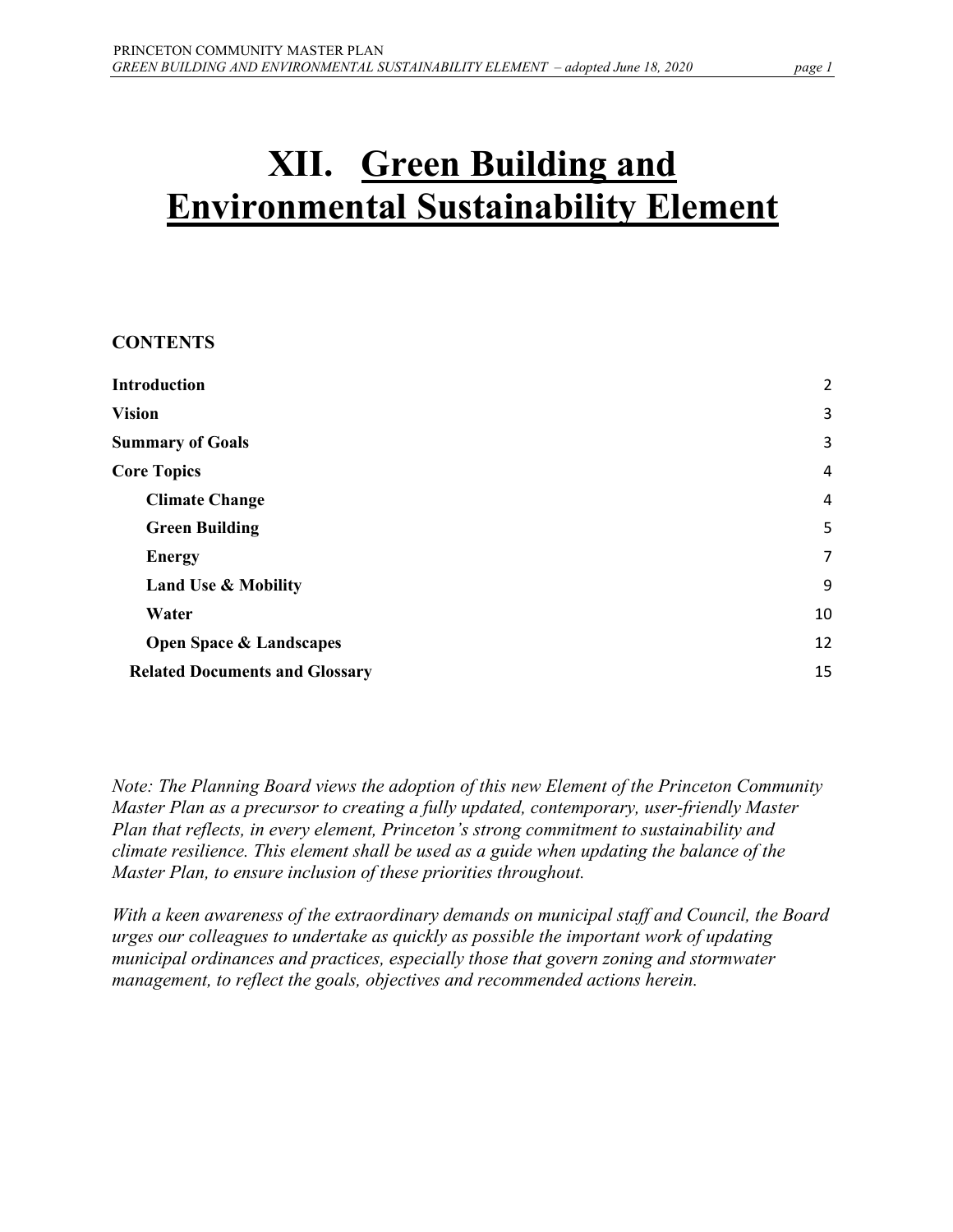# <span id="page-1-0"></span>**Introduction**

Incorporating green building and sustainability into Princeton's Community Master Plan and into Princeton planning policies and practices in general is critical to the community's ongoing work to create a more sustainable and resilient town and planet. Responsible, intelligent planning, with clear goals and specific guidance, is essential to the community's ability to meet our collective desire and obligation to live sustainably.

In 1987, the United Nations Brundtland Commission defined sustainability as "meeting the needs of the present without compromising the ability of future generations to meet their own needs."

As Princeton and surrounding communities continue to grow, and as the climate continues to change, incorporating principles and specific recommendations related to green building, sustainability and climate resilience into the Community Master Plan is imperative.

In August 2008, New Jersey's Municipal Land Use Law (MLUL) was amended to include the Green Building and Environmental Sustainability Element in the list of permitted Master Plan Elements. The MLUL describes the Element as follows:

"A green buildings and environmental sustainability plan element … shall provide for, encourage, and promote the efficient use of natural resources and the installation and usage of renewable energy systems; consider the impact of buildings on the local, regional and global environment; allow ecosystems to function naturally; conserve and reuse water; treat stormwater on-site; and optimize climatic conditions through site orientation and design."

This Green Building and Environmental Sustainability Element reflects and builds upon tools and resources that Princeton utilizes to advance green principles: the green building checklist (for development applicants); state stormwater regulations and new thinking about best practices; land use ordinances that reinforce smart growth; open space preservation; and the work of the Princeton Environmental Commission, including its careful review of development projects. This element addresses how sustainability should guide land use and development decisions; related policies, resolutions, and ordinances; and municipal capital improvement planning and design. In so doing, its goals, objectives and recommended actions also reflect Princeton's commitment to social justice, equity and expanding housing and carbon-free lifestyle options for people of all incomes.

### **Relationship to the Princeton Climate Action Plan**

In July 2019, Princeton Council adopted a resolution in support of the Princeton Climate Action Plan. The resolution affirms the Mayor and Council's commitment to:

• Reducing greenhouse gas emissions and prioritizing climate change resiliency interventions through implementation of Princeton's Climate Action Plan; and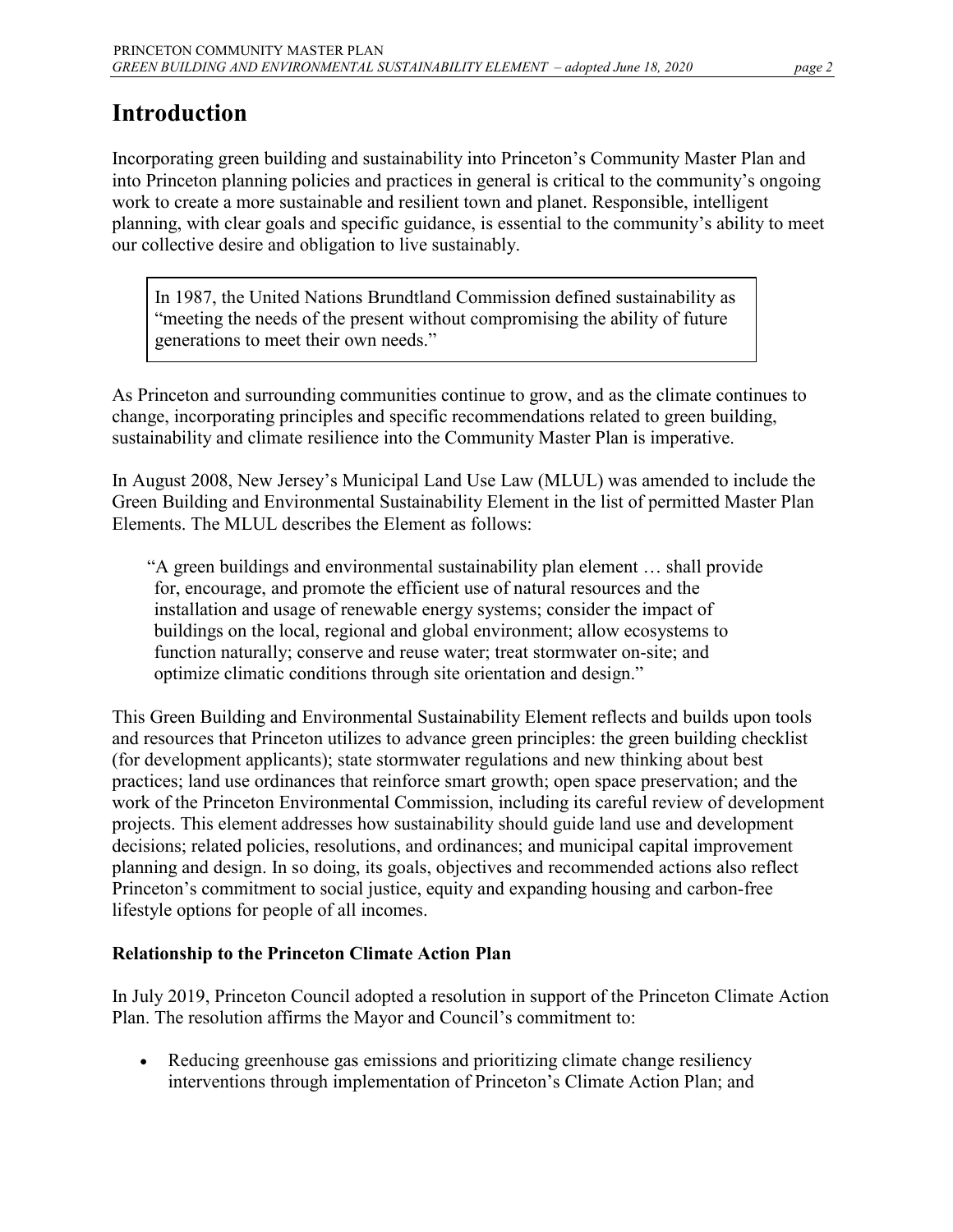• Adopting a goal to reduce community greenhouse gas emissions 80% by 2050 based on 2010 levels, with interim goals of 50% by 2030 and 65% by 2040, and to pursue efforts towards the aim of reducing emissions 100% by 2050.

The plan identifies 82 actions in five categories: Energy, Land Use & Transportation, Natural Resources, Materials Management, and Resiliency. The actions include associated co-benefits: Promotes Equity, Fosters Economic Sustainability, Improves Local Environmental Quality, Enhances Public Safety and Health, and Builds Resilience. Progress on the plan actions will be reported every three years and updated every nine years.

The Green Building and Environmental Sustainability Element affirms and reinforces the Climate Action Plan's mitigation and resiliency visions, objectives and actions as they relate to municipal governance, and provides an essential planning foundation that enables Princeton to take steps imperative to meeting its emission reduction goals.

# <span id="page-2-0"></span>**Vision**

This Element of the Master Plan envisions a truly sustainable Princeton where all new development and redevelopment is constructed and operates in an environmentally sensitive and green fashion; that is carbon neutral or negative, and is prepared for climate hazards such as extreme heat, flooding, and power outages; where buildings and transportation methods are energy efficient, all energy comes from renewable sources; where there is appropriate density to support a strong local non-auto dependent economy and vibrant downtown, with ample affordable housing for the local workforce; where residents are able to walk, bike or take public transit to every destination; where the drinking water is clean and stormwater is managed properly, using or mimicking the natural water cycle; where open space is preserved.

#### <span id="page-2-1"></span>**Summary of Goals**

- Follow green building practices
- Avoid, then minimize and mitigate adverse impact on the landscape and environment.
- Minimize landfill waste
- Become carbon neutral or negative
- Prepare for climate change
- Become more energy efficient
- Use renewable energy and battery energy storage
- Modernize the energy system to promote resilience, conservation, and zero carbon goals
- Follow smart growth principles
- Promote diverse alternative transportation options
- Promote electric vehicle (EV) usage
- Protect and improve water quality with the goal that all of Princeton's waters will meet state and federal water quality standards.
- Manage stormwater with green practices that reduce flooding and pollution
- Plan for droughts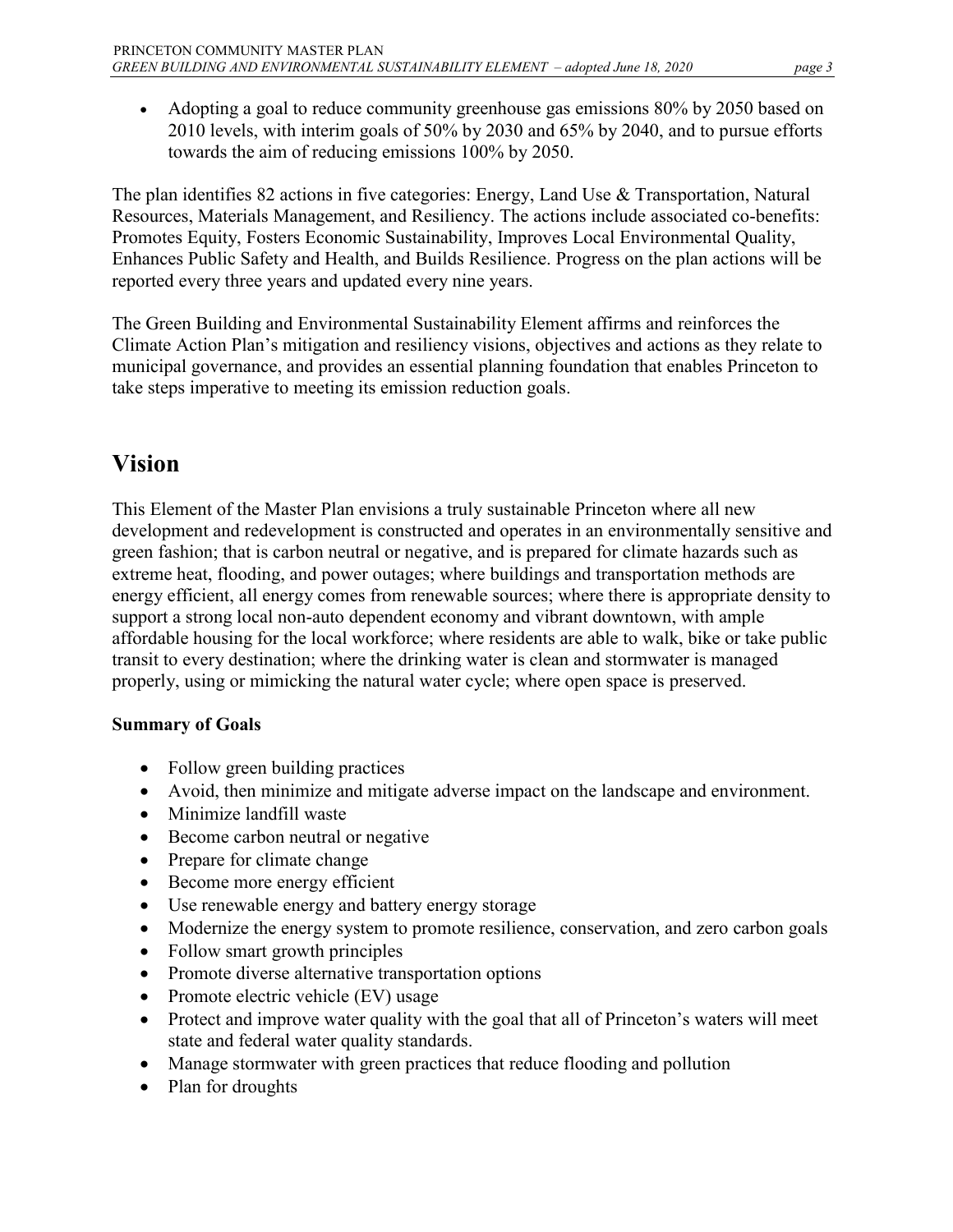- Protect and increase the amount of natural open space to provide environmental, social, recreational, psychological, public health and economic benefits.
- Protect and enhance the presence of native species to support biodiversity and the health of native flora and fauna
- Protect, expand and replenish our tree canopy
- Use landscape for passive solar and summer shading
- Promote soil health to maximize carbon sequestration and maintain healthy ecosystems.
- Utilize the landscape to capture stormwater and enhance water quality.
- Ensure all residents have walkable access to parks and public open space

# <span id="page-3-0"></span>**Core Topics**

Core topic areas of the Green Building and Environmental Sustainability Element are Green Building, Climate Change, Energy, Land Use & Mobility, Water, and Open Space & Landscapes.

Each topic section features a brief description and overview as well as goals, objectives, and recommended strategies. In many cases, goals and strategies may span between core topics. In those instances, readers will be referred to other relevant core topics for additional information.

# <span id="page-3-1"></span>**Climate Change**

Climate change will fundamentally alter how we live globally and locally. Immense and sustained community effort and leadership is necessary to dramatically reduce greenhouse gas emissions and adapt to climate change impacts such as increased temperatures and extreme weather.

Because climate change is an overarching, existential issue, some of the strategies below are also found elsewhere in this element. Climate change considerations, anticipated impacts and resilience should be incorporated into all elements of the Master Plan and should be central to virtually all land use planning, zoning and decision making.

#### **Climate Change Mitigation & Adaptation Goals and Objectives**

- 1. Become carbon neutral or carbon negative.
- 2. Prepare for climate change.
	- a. Build more resilient infrastructure.
	- b. Adapt public buildings to assist displaced residents affected by extreme weather events.

### **Strategies**

1. Support energy efficiency measures and use of renewable energy such as solar and geothermal in buildings.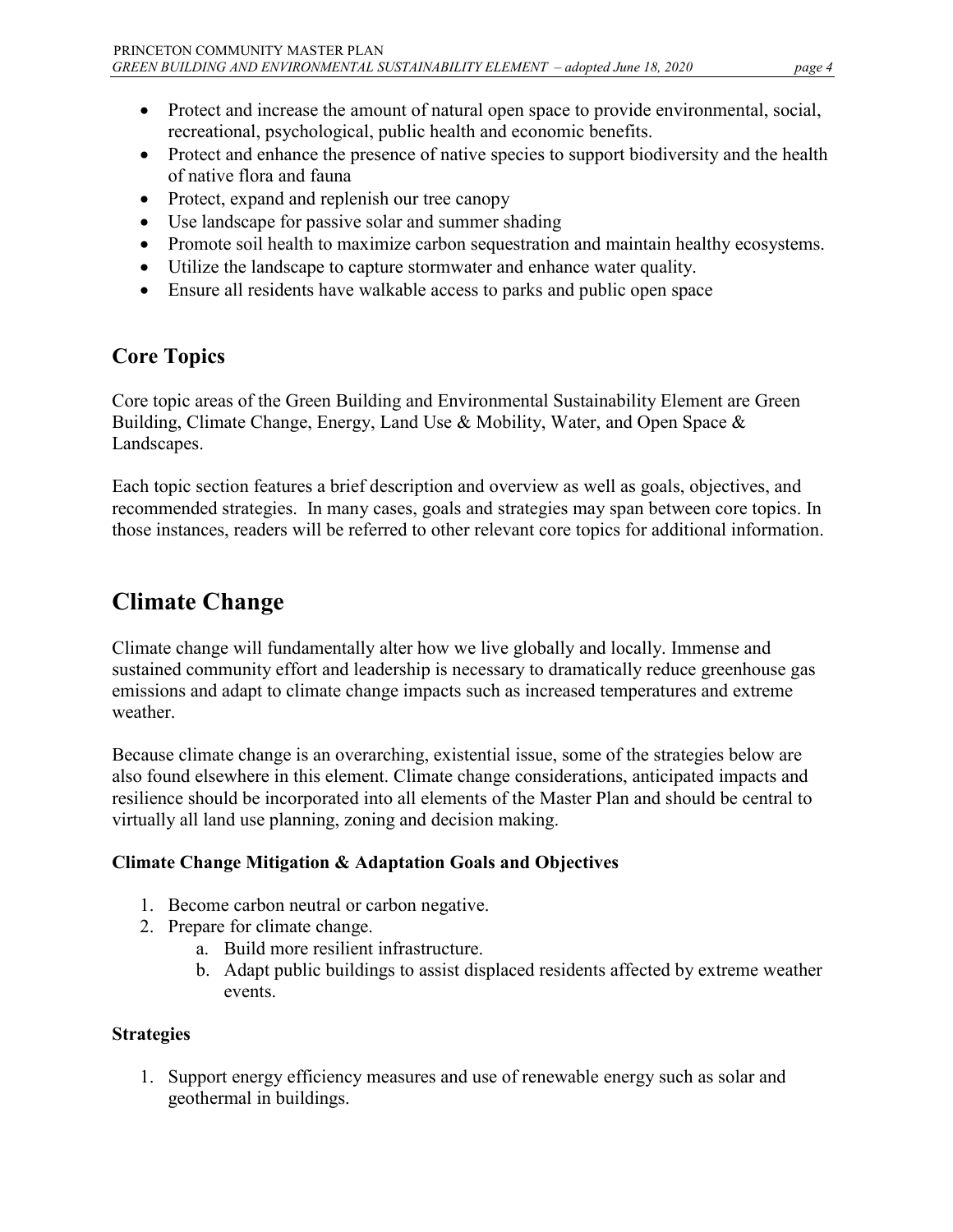- 2. Support the use of battery energy storage and electric vehicles.
- 3. Transition to underground utility lines.
- 4. Explore the feasibility of town-center microgrids to improve resiliency.
- 5. Implement microgrids at Princeton's critical facilities, e.g., police and fire stations to ensure continuous power and climate control in the event of power interruptions.
- 6. Map, model and study Princeton's sewer and stormwater system and develop recommendations on how to adapt to more extreme storm events.
- 7. Reduce the amount of impervious surface to reduce stormwater runoff.
- 8. Manage stormwater with green infrastructure practices that supplement existing gray infrastructure, to reduce flooding and pollution.
- 9. Retrofit existing stormwater management systems to meet current green infrastructure standards.
- 10. Ensure adequate maintenance of existing stormwater systems.
- 11. Establish community-wide public/private support systems and procedures to provide a coordinated response in the event of extreme climate impacts.
- 12. Proactively maintain street trees to minimize road closures and power outages due to downed trees and/or lost tree limbs, and budget for replacement of street trees lost to disease or storm damage.
- 13. Use natural features and systems to support climate resilience; for example, to mitigate heat island effect and sequester carbon, replace lost street trees and other large trees with large, urban-appropriate native species, requiring adequate space for healthy root systems.
- 14. Support the preservation of additional open spaces to enhance carbon sequestration, to help cool and clean the air, and to mitigate flooding.
- 15. Refer to the Water and Open Space sections of this element for additional goals and strategies.

# <span id="page-4-0"></span>**Green Building**

As the name of the element indicates, Green Building is one of the central aspects of the Green Building and Environmental Sustainability Element. Most buildings consume vast resources for construction and require large amounts of energy when used. As of 2019, approximately 30% of the world's resources go toward the construction of buildings. Buildings also account for 40% of the total energy use, 72% of total electricity consumption, and produce 39% of carbon emissions in the United States<sup>[1](#page-4-1)</sup>. To become more sustainable and address climate change, green building should be required for all municipal renovations or new construction and should be required or highly encouraged for all private development within the constraints imposed by state law.

The US Green Building Council's (USGBC) Leadership in Energy and Environmental Design (LEED) is the industry standard for green building. Therefore, building to meet LEED certification standards should be strongly encouraged in Princeton.

<span id="page-4-1"></span> <sup>1</sup> "Buildings and Climate Change", *US Green Building Council*, https://www.eesi.org/files/climate.pdf.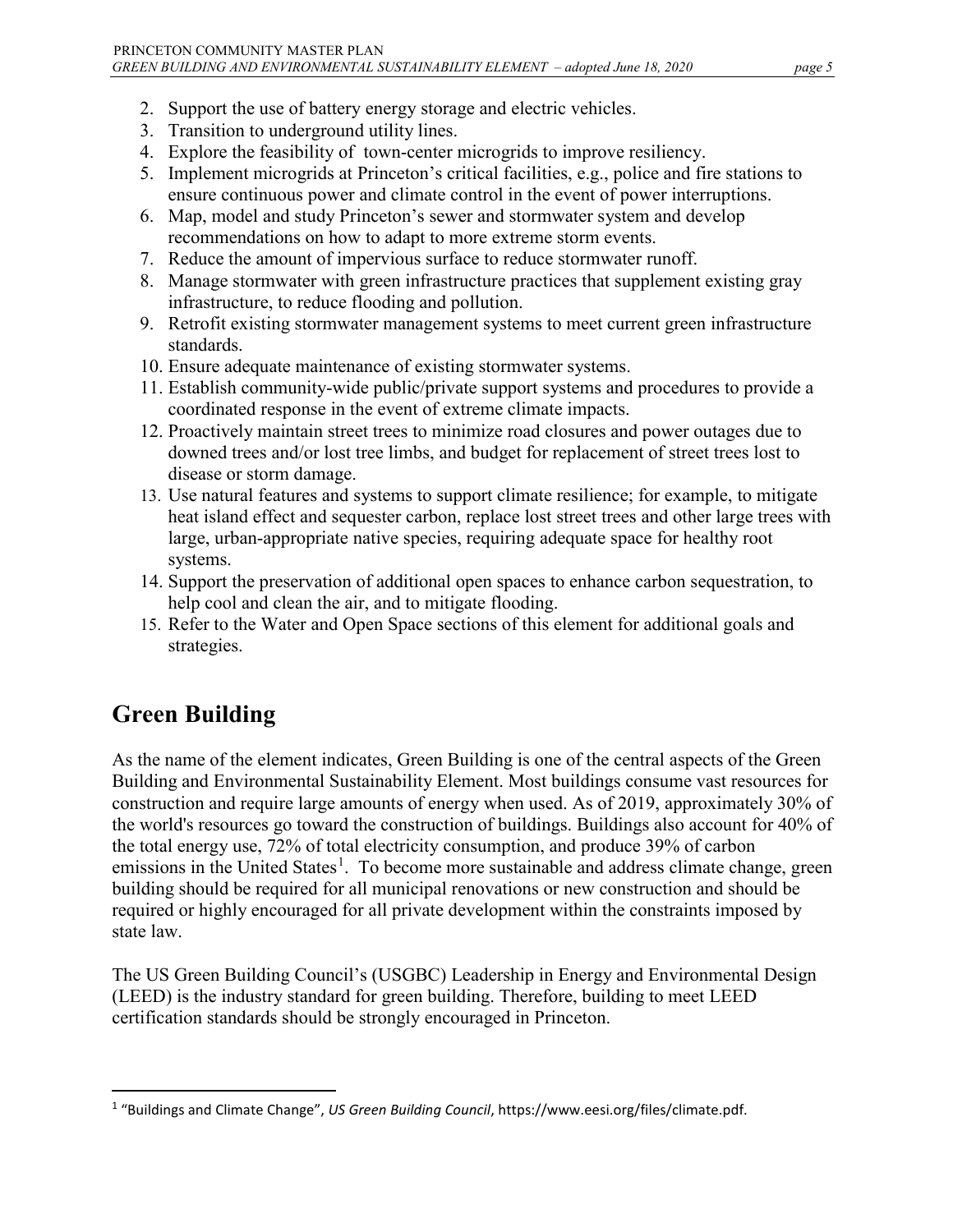Other green building frameworks/certification such as SITES, WELL, Passive House, Energy Star and Living Building Challenge that provide frameworks for sustainable development also should be strongly encouraged.

### **Key Green Building Practices**

- $\triangleright$  Set performance targets for energy, water, and waste.
- Evaluate street and building orientation for solar access.
- $\triangleright$  Evaluate sites for high-value ecological services or ecologically sensitive areas such as wetlands, steep slopes, diabase geology.
- Evaluate sites for carrying capacity to preserve ecologically sensitive areas.
- $\triangleright$  Reduce or eliminate disturbance to natural stormwater systems and use green infrastructure best management practices (BMPs).
- $\triangleright$  Eliminate the use of potable water for irrigation.
- Design infrastructure to support non-fossil fuel transportation.
- $\triangleright$  Protect and remediate sites' ecological biodiversity including native and adapted vegetation.
- $\triangleright$  Design building envelope to reduce heating, cooling, lighting and ventilation loads.
- $\triangleright$  Use passive and active renewable energy to meet energy loads.
- Optimize indoor environmental quality by preventing construction contamination, selecting materials that reduce toxins, and providing adequate fresh air.
- $\triangleright$  Provide daylight autonomy (building can function in the daytime without artificial lighting).
- $\triangleright$  Select water-efficient plumbing fixtures and appliances, incorporate graywater systems and rainwater harvesting to reduce potable water use.
- $\triangleright$  Design indoor and outdoor space for separation of waste including compost, recycling, and landfill.
- $\triangleright$  Select materials that are local or regional, non-toxic, have low embodied energy and are durable.
- $\triangleright$  Reduce and recycle demolition and construction waste.
- $\triangleright$  Engage in building commissioning to ensure that buildings fully meet all requirements set by the owner and Princeton.

### **Green Building Goals and Objectives**

- 1. Follow green building practices
	- a. Renovations or construction of any municipal building should be LEED certified or built to a recognized green building standard.
	- b. Every municipal building should aim to achieve Net Zero or Net Zero Ready certification.
	- c. Consider total life-cycle operating costs when evaluating financial impacts of any municipal construction project.
	- d. Encourage green building and LEED certification for all private development and redevelopment.
	- e. Encourage Net Zero and Net Zero Ready certification for all private development and redevelopment.
	- f. Require life-cycle operating cost analysis as part of Green Building checklist.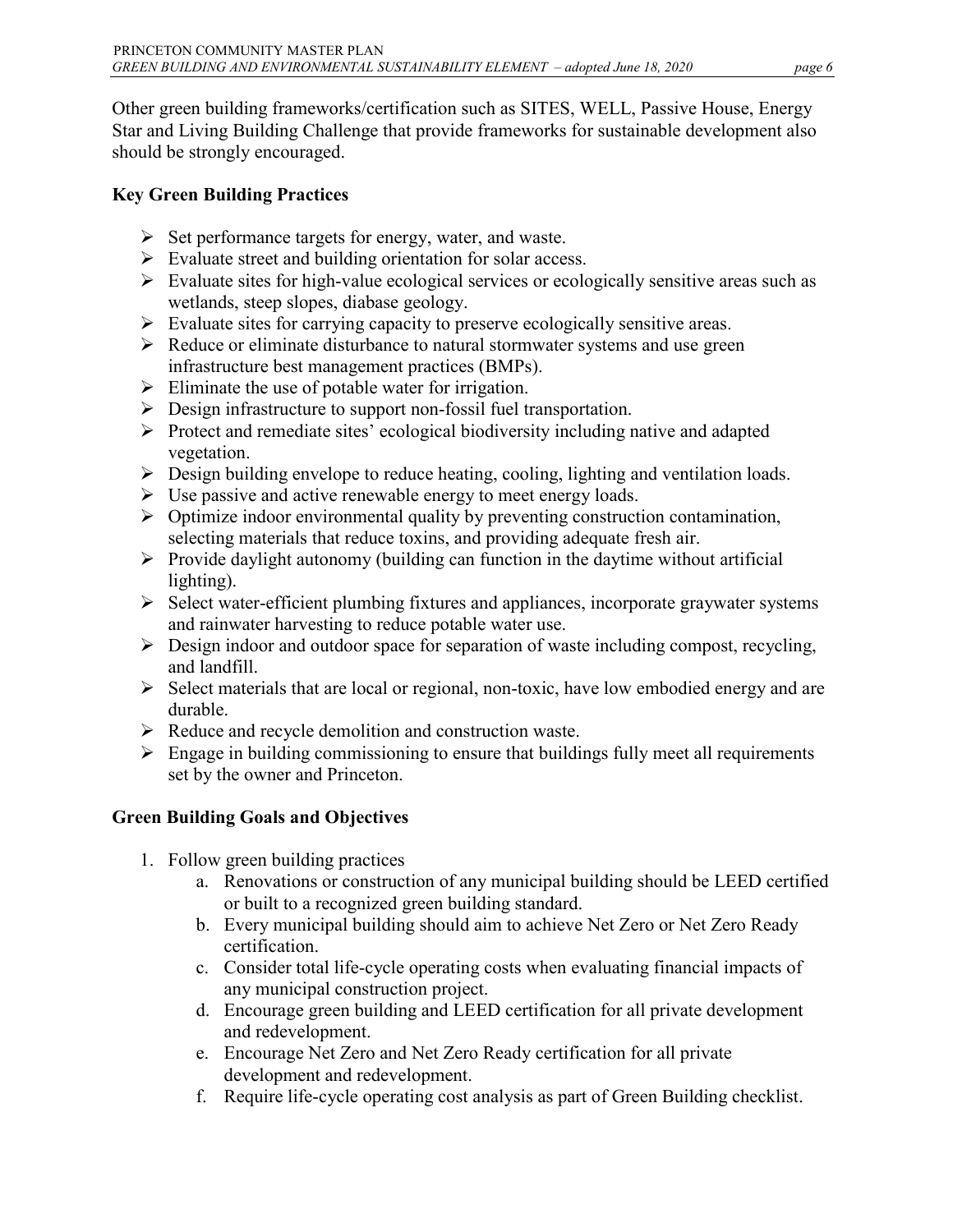- 2. Avoid, then minimize and mitigate adverse impact on the landscape and environment.
- 3. Minimize landfill waste.

#### **Strategies**

- 1. Site buildings in the least environmentally impactful/most environmentally friendly way.
- 2. Retrofit existing municipal buildings to be green and build green when new development occurs.
- 3. Encourage green building in the site plan application and review process.
- 4. Support and encourage historic preservation and adaptive re-use of existing structures to conserve embodied energy in existing structures.
- 5. Encourage site plan applicants to meet early with the Princeton Environmental Commission.
- 6. Require green building practices, to the extent permited by law, in Princeton's zoning ordinance.
- 7. Provide incentives for green building such as expedited review, variances, and tax incentives.
- 8. Adopt policies and programs to ensure new buildings in the community achieve nearzero/net energy/fossil fuel-free performance.
- 9. Encourage or, if possible, require that all suitable products and materials be reused, and that 90% of construction waste be recycled.
- 10. Require an environmental impact analysis that considers long term impacts of development on environmental resources (waterways, wetlands and forests) of changing site hydrology.

# <span id="page-6-0"></span>**Energy**

As noted earlier, one of the most direct ways to reduce carbon emissions and become more sustainable/resilient is to transition to low carbon and renewable energy sources. The current energy system is inefficient, uses large amounts of fossil fuels, and relies on centralized distribution and non-transmitting analog metering. Princeton should support, encourage, and promote energy efficiency, use of carbon-free renewable energy in buildings, local energy production, local battery energy storage and electric vehicle usage.

#### **Energy Goals and Objectives**

- 1. Become more energy efficient.
- 2. Use renewable energy and battery energy storage.
- 3. Modernize the energy system to promote resilience, conservation, and zero-carbon goals.
- 4. Electrify buildings and the transportation sector.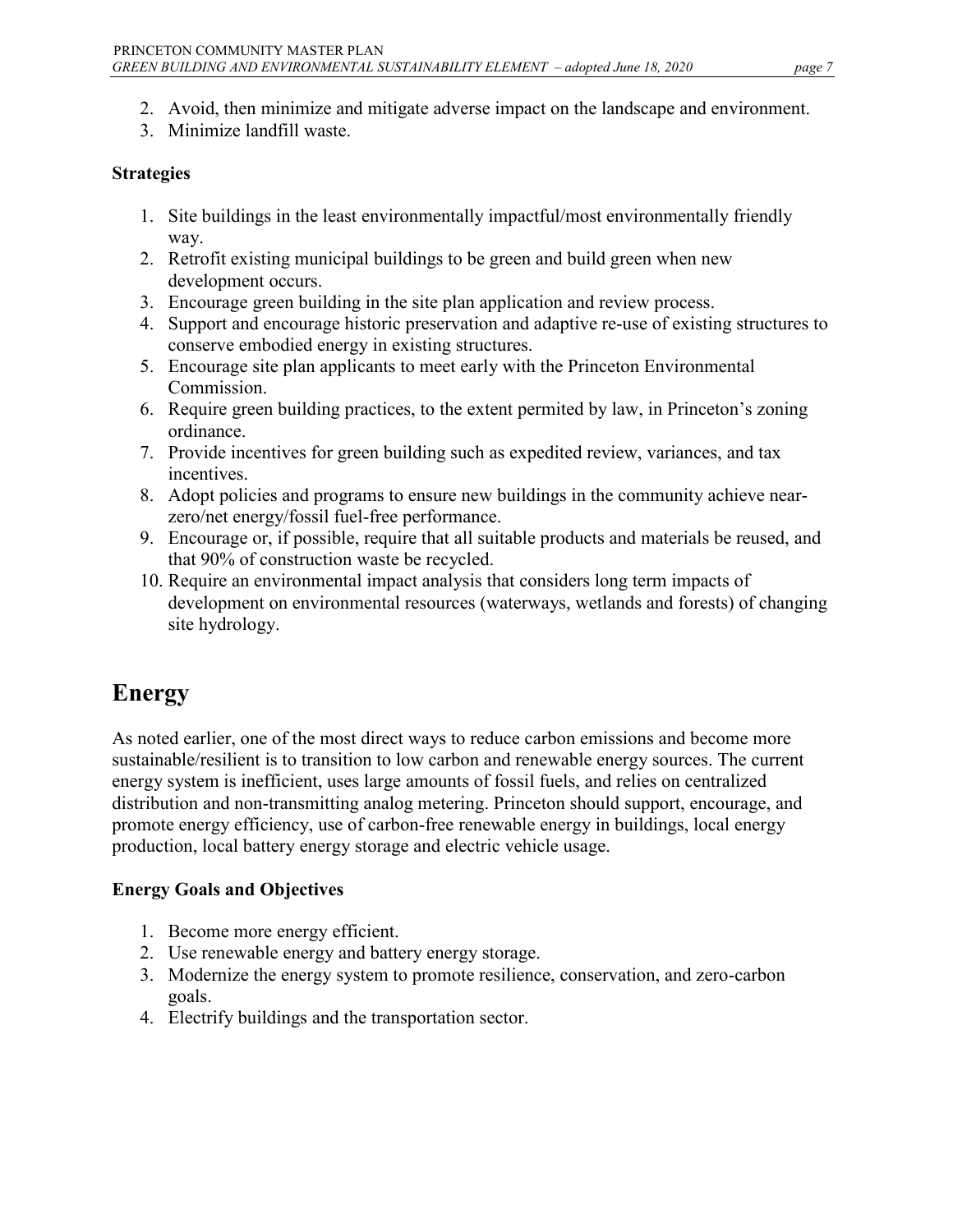- 1. The municipality should practice active energy management on all municipal properties.
- 2. All municipal buildings should be retrofitted to be as sustainable as possible and, ideally, to conform with Passive House and/or zero-energy/net-zero energy standards.
	- a. Apply for available incentives through New Jersey's Clean Energy Program
	- b. Consider an Energy Saving Plan and participate in an Energy Savings Improvement Program (ESIP) for municipal facilities.
	- c. Consider heat pumps (geothermal and/or air source), and other energy efficient strategies for municipal buildings.
	- d. Use electricity from 100% renewable sources rather than natural gas, propane or fuel oil.
	- e. Install solar photovoltaic panels on as many municipal buildings as possible
	- f. Explore smart battery energy storage in municipal buildings.
	- g. Install Electric Vehicle Supply Equipment (EVSE) on all municipal properties.
- 3. Adopt policies and programs to ensure new buildings in the community achieve nearzero/net energy/fossil fuel-free performance.
- 4. Transition the municipal fleet to zero-emissions vehicles.
- 5. Encourage and promote energy efficiency and carbon-free energy sources for all existing buildings and private development.
	- a. Accelerate residential and commercial participation in federal, state, and utility energy efficiency programs.
	- b. Explore options to accelerate the affordable electrification of building energy systems.
- 6. Encourage and promote the use of solar on private structures and land (excluding preserved lands and environmentally sensitive lands).
	- a. Support through solar-friendly zoning and permitting.
	- b. Promote through municipal avenues of communications.
	- c. Encourage during site plan review.
	- d. Establish a community-led solar program.
	- e. Support distributed energy production and community solar and ensure the maximum participation of low- and moderate-income households.
- 7. Encourage and promote smart battery energy storage paired with solar.
- 8. Amend zoning ordinances to explain what EVSE is and allow it in all zones as a permitted use.
- 9. Establish design standards for EVSE.
- 10. Require all new development to provide electric vehicle charging infrastructure in appropriate locations.
- 11. Work with existing businesses and multifamily property owners to install EVSE.
- 12. Encourage, advocate for and support the transition to smart metering, distributed energy resources (DER) and smart grid technologies.
- 13. Update the Utility Element to reflect this section.
- <span id="page-7-0"></span>14. Refer to the Green Building section of this element for additional goals and strategies.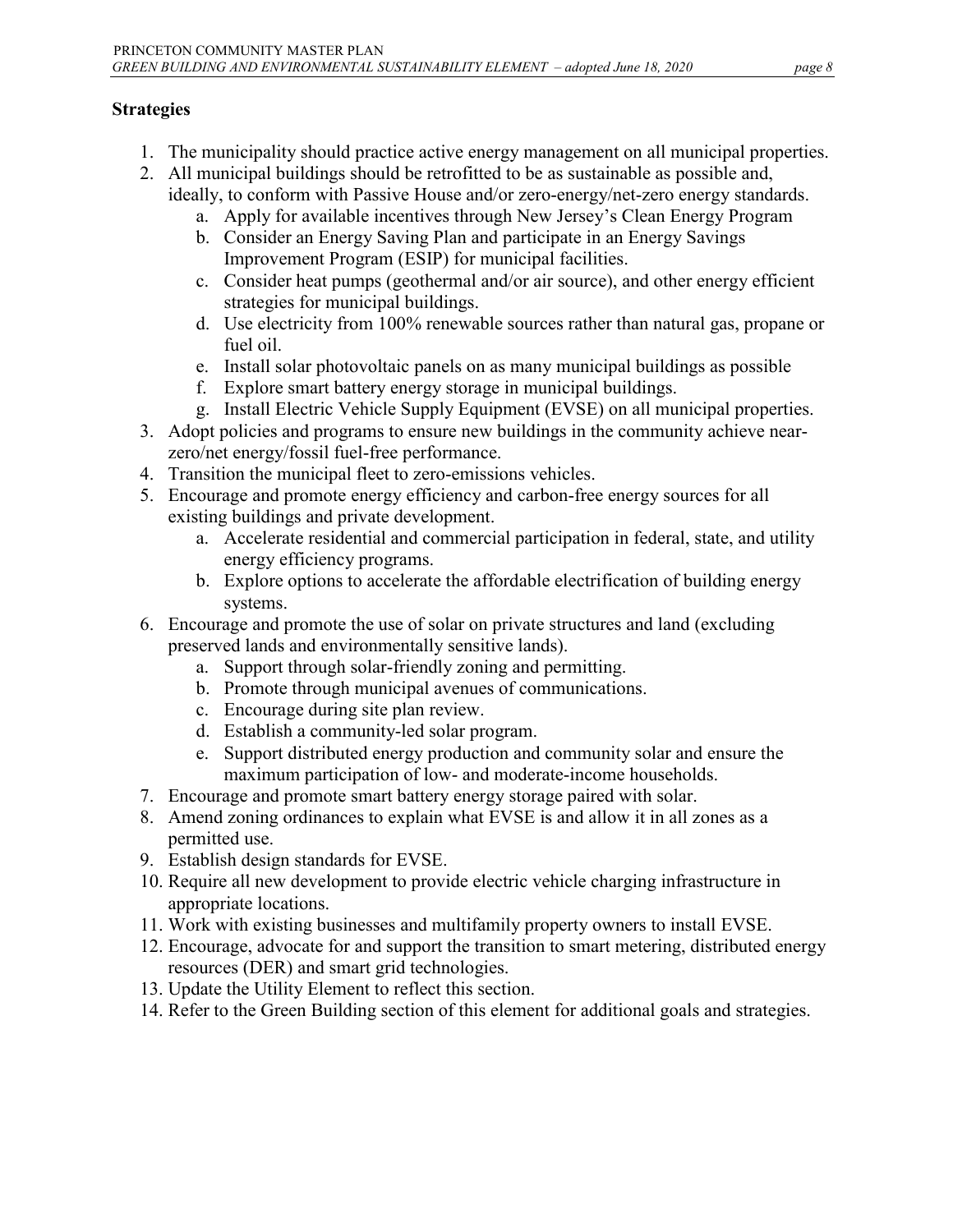Another major way to reduce greenhouse gas emissions and promote sustainability (and to enhance public health and quality of life) is to focus development where people can walk, bike or use public transportation as well as improve and create proper infrastructure/facilities for alternative transportation such as transit stops, sidewalks/walking paths and bike lanes. Carbon emissions can be substantially decreased by using alternative modes of transportation, a strategy endorsed by the new Circulation Element of the Master Plan adopted in 2017 which states, "It is the policy of this Master Plan to entice people out of their cars and to promote using mass transit, bicycles or walking as their primary means of travel." Also, people with a more urban lifestyle, who live in smaller homes and are less auto-dependent, often have less than half the carbon footprint than their suburban auto-dependent counterparts<sup>[2](#page-8-0)</sup>. Therefore, enabling more people to live close to downtown and near public transit is critical.

### **Land Use & Mobility Goals and Objectives**

- 1. Follow smart growth principles.
	- a. Make it possible for people of all income levels who work in Princeton to live in Princeton.
	- b. Focus more density in town and near public transit.
	- c. Protect and preserve environmentally sensitive land.
	- d. Build housing, including affordable housing, near public transit.
	- e. Create multiple walkable, bikeable mixed-use nodes.
- 2. Promote diverse alternative transportation options.
	- a. Offer enhanced public transportation options.
	- b. Make all appropriate streets complete streets.
	- c. Expand and maintain integrated pedestrian and bike networks throughout Princeton, including safe walking and bicycling routes to schools.
- 3. Promote electric vehicle (EV) usage.

- 1. Prepare plans and update zoning regulations in selected areas to build mixed-use, transitoriented and location-efficient development: e.g., Lower Alexander Road, the S2 Zone, Clifftown Center, Princeton Shopping Center, Nassau North, Lower Witherspoon and other areas near transit routes.
- 2. Increase university student and local workforce housing close to the university and downtown.
- 3. Increase density in and near downtown and areas served by public transit through planning, zoning, and site plan review.
- 4. Increase the affordable and mid-priced housing stock.

<span id="page-8-0"></span> <sup>2</sup> Sanders, Robert. "Suburban Sprawl Cancels Carbon-Footprint Savings of Dense Urban Cores." *Berkeley News*, 6 Jan. 2014, http://news.berkeley.edu/2014/01/06/suburban-sprawl-cancels-carbon-footprint-savings-of-denseurban-cores/.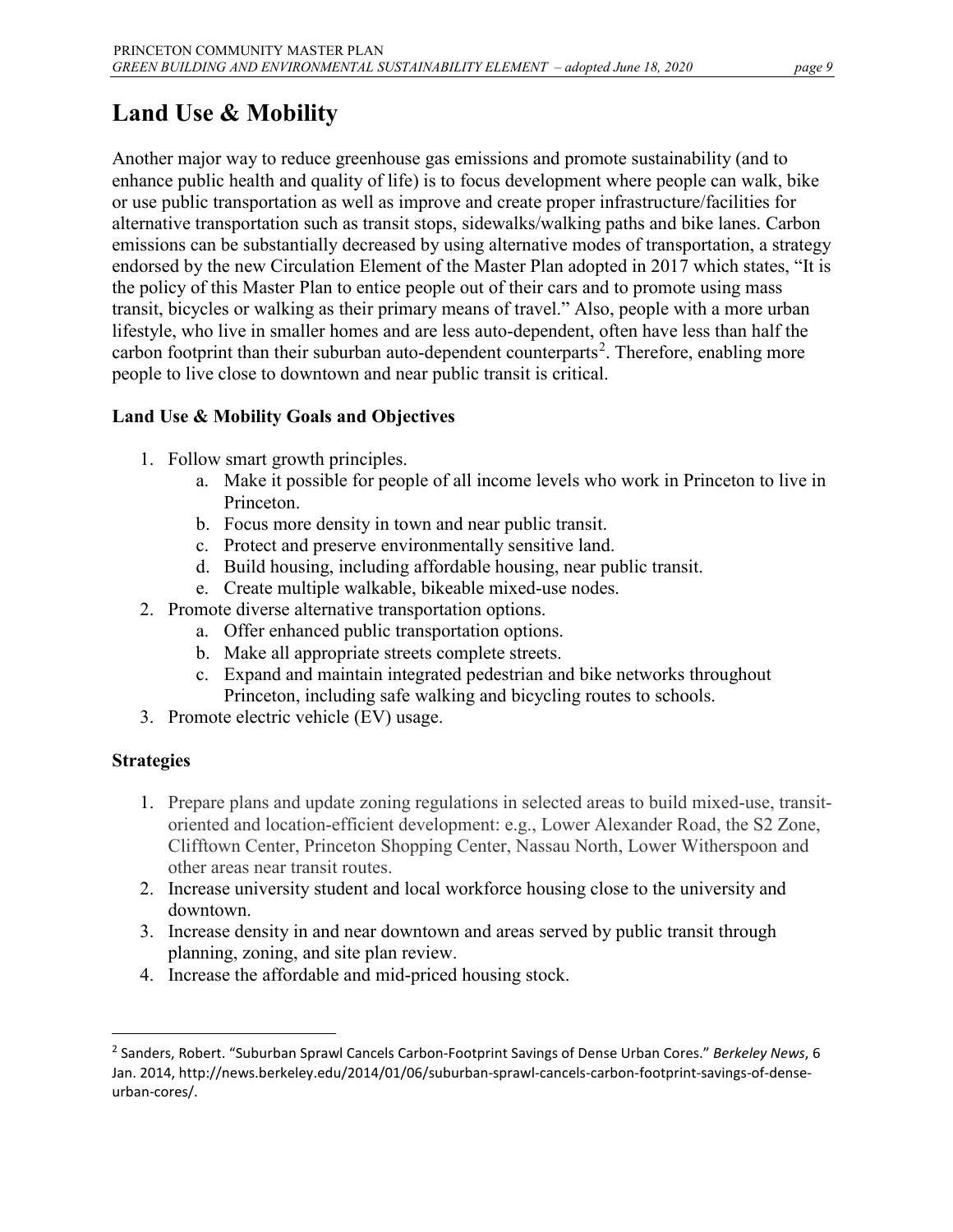- 5. Enact changes to zoning and municipal practices to allow for more flexible living arrangements such as renting rooms, building duplexes, and encouraging accessory dwelling units throughout Princeton.
- 6. Shift to a "parking credit" system for determining parking requirements for new development and redevelopment.
- 7. Provide for reliable, affordable, rapid, modern transit service between Princeton and the Princeton Junction train station.
- 8. Work with regional partners to plan for transit and traffic management in the U.S. 1 corridor and neighboring municipalities.
- 9. Improve and add more sidewalks and pedestrian infrastructure and signage.
- 10. Create more and better cycling infrastructure in keeping with the Bicycle Mobility Plan found in the Circulation Element of the Master Plan.
- 11. Promote alternatives to car ownership such as car sharing, ride sharing and bike sharing.
- 12. Promote car sharing by adding reserved spaces on municipal streets, multi-family, commercial, and institutional properties.
- 13. Implement curbside management locations for the staging and loading of passengers to support the shift to ridesharing.
- 14. Support and encourage more EV charging infrastructure (EVSE) and designated parking spaces for electric vehicles.
- 15. Ensure the potential transition to autonomous vehicles increases public safety, serves the mobility disadvantaged and leads to a reduction in vehicle miles traveled and emissions.
- 16. Update the Land Use, Housing, and Circulation Elements to reflect these goals and recommended actions.

# <span id="page-9-0"></span>**Water**

A majority of New Jersey's streams, lakes and rivers are impaired and do not meet water quality standards<sup>[3](#page-9-1)</sup>; Princeton is no exception. Moreover, climate change is bringing more intense rain events interspersed with periods of prolonged drought<sup>[4](#page-9-2)</sup>, such that Princeton must plan for both flooding and drought. Drinking water quality is also a legitimate concern.

Princeton should work to improve stormwater management, water quality and drinking water quality and security. Princeton's watersheds are included in a Total Maximum Daily Load (TMDL) plan for the Raritan Basin. This plan calls for the reduction of stormwater water pollution. As of 2017, 14.4% of Princeton's acreage is covered with impervious surfaces<sup>[5](#page-9-3)</sup>. To improve water quality and mitigate flooding, Princeton should strive to reduce impervious cover below 10%. This can be achieved even as Princeton continues to grow, since redevelopment offers the opportunity, through green infrastructure best practices, to make the built

<span id="page-9-1"></span><sup>&</sup>lt;sup>3</sup> New Jersey Department of Environmental Protection, New Jersey 2014 Integrated Water Quality Assessment Report, Feb. 16, 2016, [https://www.state.nj.us/dep/wms/bears/2016\\_integrated\\_report.htm](https://www.state.nj.us/dep/wms/bears/2016_integrated_report.htm)

<span id="page-9-2"></span><sup>4</sup> "Third National Climate Assessment." U.S. Global Change Research Program, (2014, May), https://nca2014.globalchange.gov/

<span id="page-9-3"></span><sup>5</sup> Waltman, Jim. "Managing Stormwater: Addressing Flooding and Water Pollution." *Watershed Institute,* (2017, Jan) *https://www.princetonnj.gov/meeting-archive/council-meeting-archive*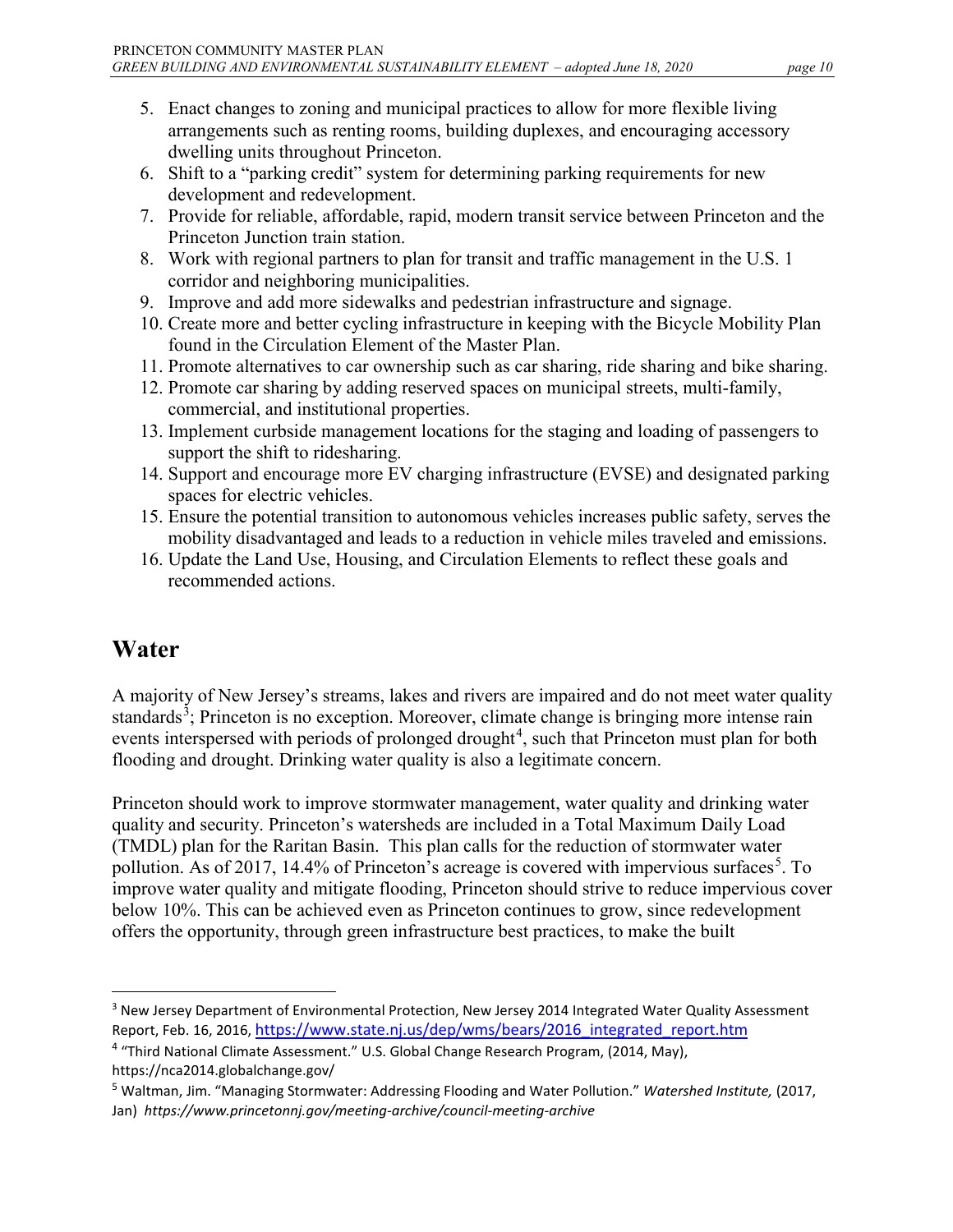environment more absorbent and substantially reduce stormwater runoff from properties that currently are at or near 100% impervious cover.

#### **Water Goals and Objectives**

- 1. Protect and improve water quality with the goal that all of Princeton's waters meet state and federal water quality standards.
- 2. Manage stormwater with green practices that reduce flooding and pollution
	- a. Integrate green stormwater infrastructure into appropriate municipal projects.
	- b. Require the use of green infrastructure in development and redevelopment private projects.
	- c. Protect, preserve and restore natural open space including stream corridors, wetlands, meadows and forests.
	- d. As land uses change and redevelopment occurs, look for opportunities to "daylight" buried or piped streams to restore natural drainage systems and reduce flooding.
- 3. Plan for droughts.

- 1. Retrofit municipal properties with green infrastructure to retain stormwater on-site from the two-year storm (defined as 3.3" of stormwater in 24 hours).
- 2. Develop a multi-layer map of Princeton's stormwater system including storm drains, outfalls, flooding zones, etc.
- 3. Adopt best practices for stormwater management to mitigate flooding from the two-year storm and below.
- 4. Require green infrastructure for all private development.
- 5. Update stormwater management ordinance to apply to redevelopment.
- 6. Decrease the current impervious cover percentage of Princeton from 14.4% to 10% or below.
- 7. Require all private development and redevelopment projects to retain the first 1.25 inches of rainfall onsite.
- 8. Provide incentives for exceeding green infrastructure minimum requirements.
- 9. Update Princeton's Complete Streets Policy to include green streets, such that green stormwater infrastructure BMPs manage runoff within the right of way.
- 10. Map and model hydrological systems to identify high flood risk areas, as well as areas and factors (such as blocked storm sewer inlets and blockages in streams) that contribute to flooding, to inform comprehensive flood mitigation recommendations.
- 11. Develop a maintenance plan to ensure that stormwater drains are kept free of debris that clogs grates, resulting in flooding in unanticipated places.
- 12. Provide green infrastructure training to key municipal personnel including Public Works, Engineering, Planning and Parks and Recreation to ensure proper installation and maintenance of green infrastructure on public property.
- 13. Develop a system for better understanding and predicting when and where storms will trigger flooding.
- 14. Study historic maps to determine where streams have been buried or piped, to identify opportunities for stream daylighting.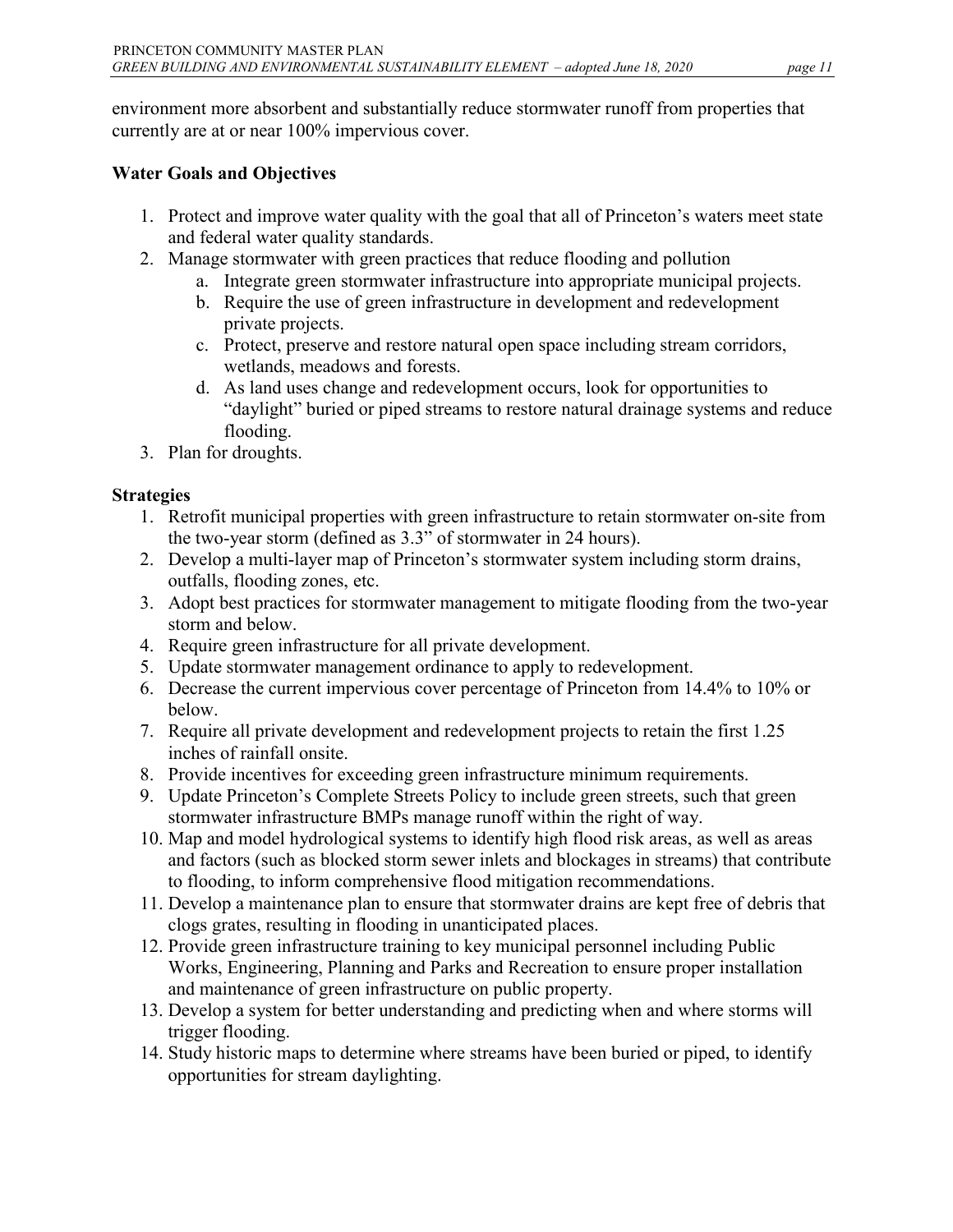- 15. Explore the feasibility of a stormwater utility to provide stable funding for flood mitigation projects and stormwater infrastructure maintenance.
- 16. Develop a Stormwater Mitigation Plan.
- 17. Conserve water by planting native species and/or irrigating with graywater.
- 18. Reduce water use in buildings by installing low-flow fixtures and innovative wastewater and graywater systems including composting toilets.
- 19. Periodically investigate Princeton's water quality with a science-based, credible third party.
- 20. Evaluate the risks of the current water supply system and consider alternative sources of drinking water.
- 21. Upgrade water distribution and filtration infrastructure, especially in schools.
- 22. Work with neighboring municipalities to review and address stormwater pollution and flooding.
- 23. Refer to the Climate Change & Open Space & Landscapes sections of this element for additional goals and strategies.

# <span id="page-11-0"></span>**Open Space & Landscapes**

Open Space and landscapes provide a wide variety of community benefits and services, from recreation, wildlife habitat and biodiversity, to food production, flood mitigation and pollution prevention. Open spaces capture and filter stormwater and help to cool and clean the air, mitigating the heat island effect. Human health is connected to the health of our landscapes<sup>[6](#page-11-1)</sup>.

The municipality should do as much as possible to ensure access of all residents to nearby green spaces and to protect and enhance open space and landscapes by minimizing the development of ecologically sensitive land and promoting regenerative management practices. The geology underlying parts of Princeton results in less infiltration and higher rates of stormwater runoff, making these areas more environmentally sensitive and less suitable for development. Properties in these areas should be high priorities for preservation, with new development channeled to downtown and other walkable locations near services and public transit. Princeton can meet its goals for responsible growth, including housing, without sacrificing the benefits of preserving additional open space.

Princeton's Open Space Inventory includes a wide variety of open spaces: public and privately owned lands; permanently preserved and unpreserved (potentially buildable) lands; built-upon and natural lands; etc. Many of these properties contribute to climate resiliency – that is, carbon capture, flood control, biodiversity, water quality, and "heat island" mitigation.

To become more climate resilient, Princeton should diligently and strategically pursue all opportunities for permanent preservation and protection of natural and agricultural lands. Targets for preservation should include properties of any size that contribute to climate resilience, public health and safety, sustainable local food, and quality of life. Types of uses include but should note be limited to pocket parks, resiliency parks that incorporate stormwater management features, community gardens, riparian and stream corridors, wooded tracts, critical

<span id="page-11-1"></span> <sup>6</sup> <https://www.healthypeople.gov/2020/topics-objectives/topic/environmental-health>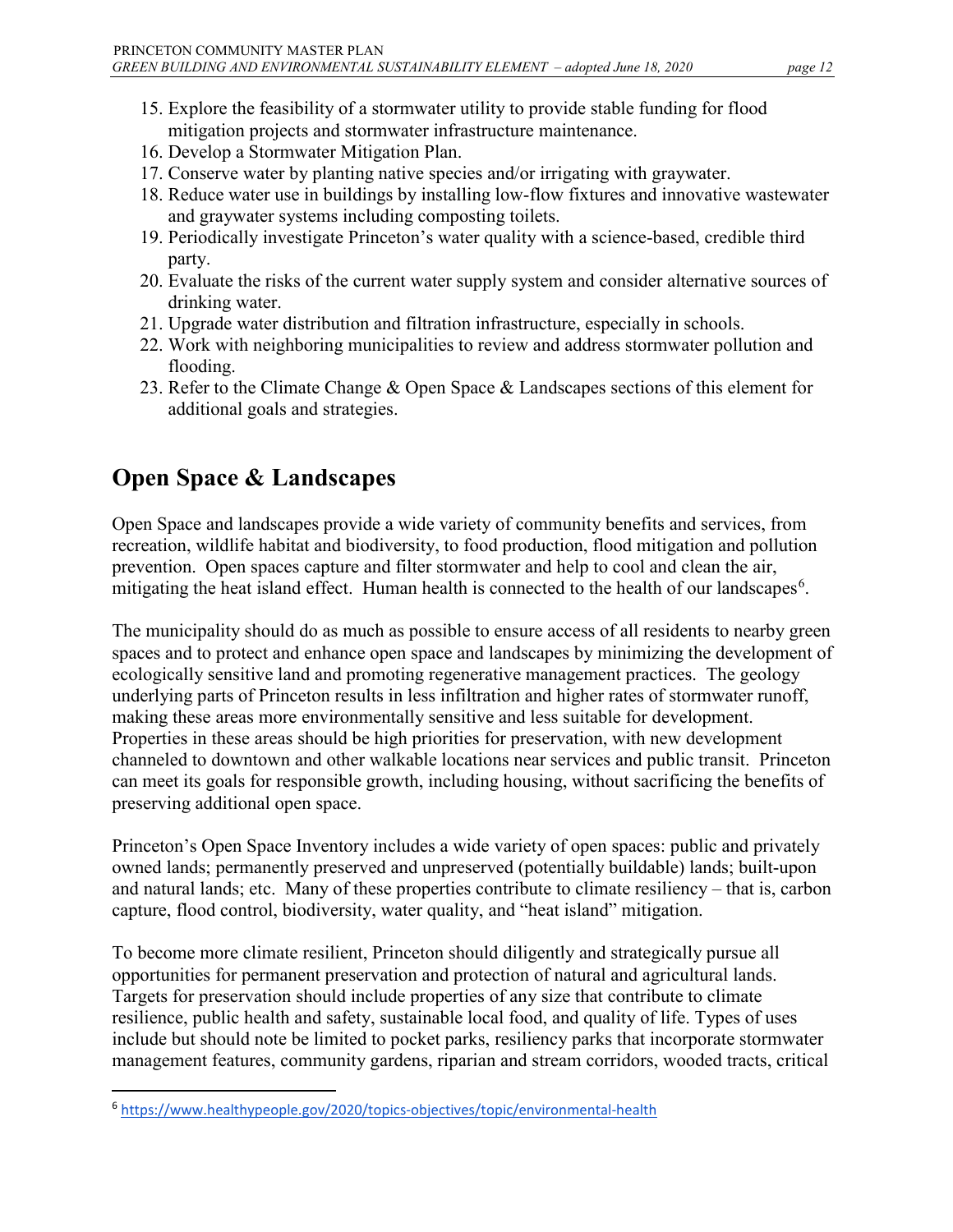habitat, land that connects existing open spaces, and property suitable for restoration as forest, wetland or managed meadow.

### **Open Space & Landscapes Goals and Objectives**

- 1. Protect and increase the amount of natural open space to provide environmental, social, recreational, psychological, public health and economic benefits.
- 2. Protect and enhance the presence of native species to support biodiversity and the health of native flora and fauna.
- 3. Protect, expand and replenish our tree canopy.
- 4. Use landscape for passive solar and summer shading.
- 5. Promote soil health to maximize carbon sequestration and maintain healthy ecosystems.
- 6. Promote home gardening and local agriculture.
- 7. Utilize the landscape to capture stormwater and enhance water quality.
- 8. Ensure all residents have walkable access to parks and public open space.

- 1. Update Princeton's Environmental Resource Inventory.
- 2. Update Princeton's Open Space Inventory and include information on preservation status: i.e., preserved, deed restricted, not preserved.
- 3. Minimize development on ecologically sensitive areas including wetlands, steep slopes, and diabase geology.
	- a. Utilize Cluster Development ordinance effectively.
	- b. Consider a Transfer of Development Rights ordinance.
	- c. Encourage the creation of conservation easements and donation of land.
	- d. Create a conservation overlay over sensitive lands.
- 4. Use native plants for municipal projects and avoid plants included in the New Jersey Invasive Species Strike Team Do Not Plant list. Require private developers to do the same.
- 5. Limit site disturbance and encourage amendment and restoration of soils that have been compacted.
- 6. Ensure a minimum 1:1 tree re-planting ratio for public trees. Develop and fund a detailed plan for replacing, as needed, street trees and other public trees.
- 7. Ensure existing trees are protected during the development process. Encourage the planting of new native trees as appropriate.
	- a. Discourage clearcutting forested land.
	- b. Manage the impact of the emerald ash borer, spotted lantern fly, and other pests and diseases that threaten Princeton's trees.
- 8. Protect and promote local food production.
	- a. Support and promote community gardens and home gardening.
	- b. Make agriculture a permitted use in most zones.
	- c. Explore additional opportunities for local food production through partnerships with schools and other nonprofits.
- 9. Encourage lawn and garden care practices that reduce or eliminate the use of herbicides, pesticides, and fertilizers. Encourage on-site leaf composting.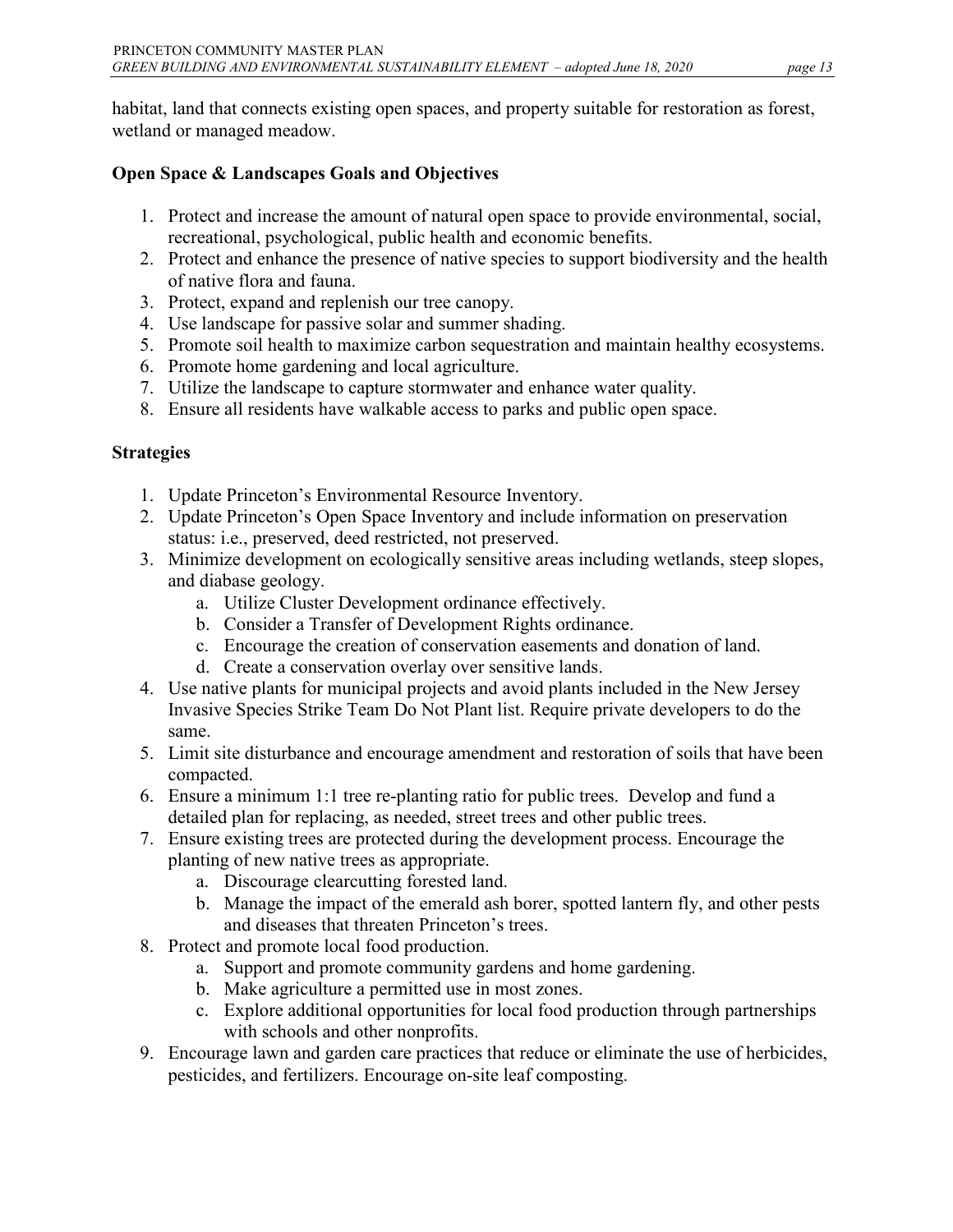- 10. Encourage conversion of public and privately owned lawn areas to more natural, wooded landscapes to capture carbon, intercept and absorb stormwater, and increase Princeton's tree canopy.
- 11. Protect the natural hydrologic cycle, including evapotranspiration, sheet flow, infiltration, groundwater recharge.
	- a. Require the use of green infrastructure in new development and redevelopment.
	- b. Integrate stormwater management best practices into appropriate municipal projects.
	- c. Adopt an ordinance to require improvements in stormwater management when sites are redeveloped.
- 12. Protect and expand connective corridors between habitats and open spaces and expand no-mow/low-maintenance areas.
- 13. Reduce emissions from public and private lawn maintenance equipment.
- 14. Limit ecosystem stressors such as deer population and invasive species.
- 15. Protect and steward natural open space with a focus on stream corridors, wetlands, natural meadows, and forests to achieve clean water goals and maximize carbon sequestration.
- 16. Implement policies and plans that ensure all residents have walkable access to a park or public open space.
- 17. Update the Open Space & Recreation and Conservation Elements to reflect this section.
- 18. Consider creating a Landscape Systems Element.
- 19. Refer to the Climate Change & Water sections of this element for additional goals and strategies.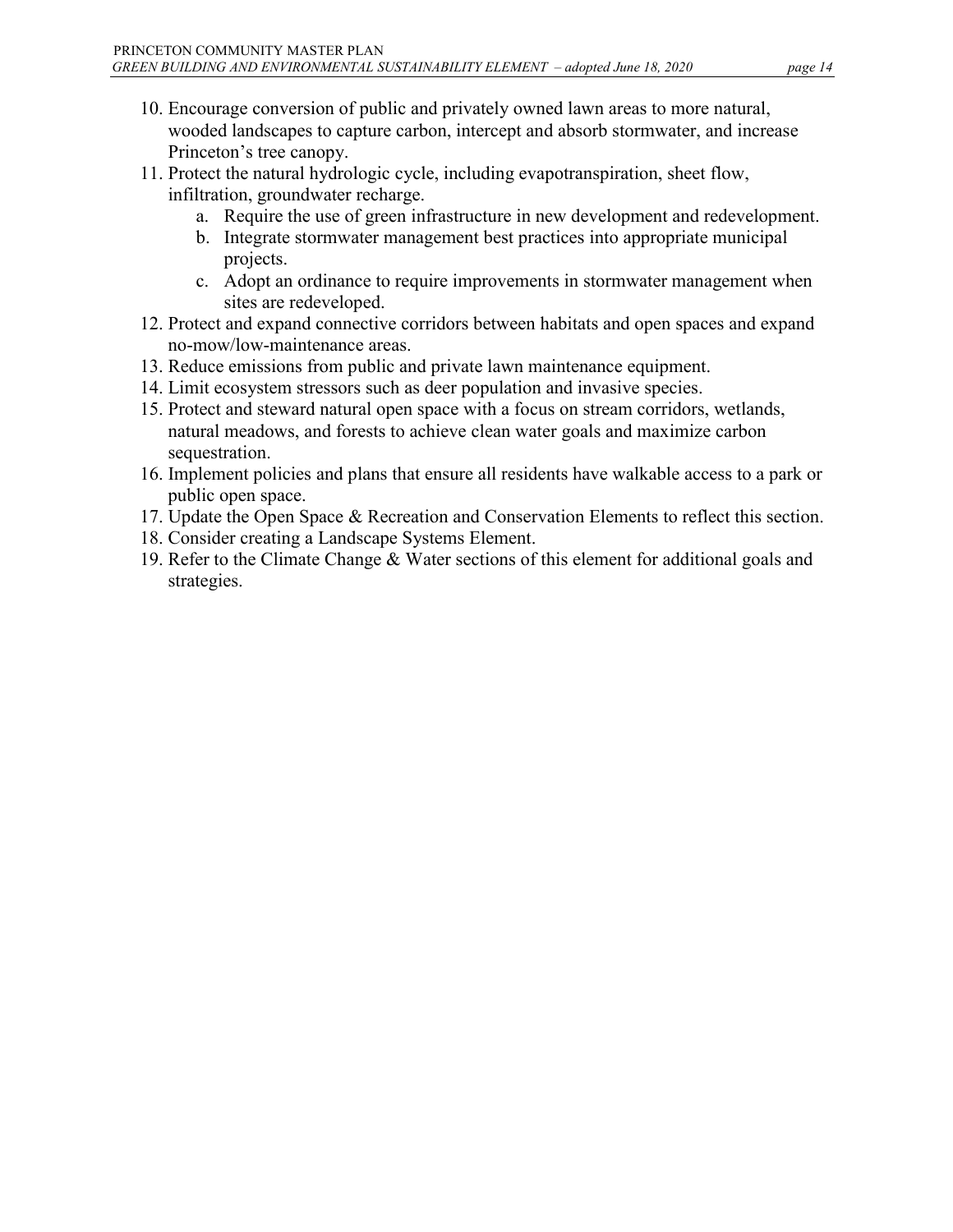# <span id="page-14-0"></span>**Related Documents**

[Princeton's Community](http://www.princetonnj.gov/masterplan/table_of_contents.html) Master Plan

Princeton's [Sustainable Community Plan](https://static1.squarespace.com/static/53e4fdabe4b00bf4cf27d379/t/552ecadde4b02f9187d8b1c1/1429129949681/Sustainable+Princeton+Community+Plan.pdf)

Princeton's [Environmental Resource Inventory](https://drive.google.com/file/d/1VkQiWMqcycTFLhyg4WhX5im7Q5EuYzIi/view)

[Princeton's Climate Action Plan](https://www.sustainableprinceton.org/princeton-climate-action-plan/)

## **Glossary**

**Building Envelope:** All of the elements of the outer shell that maintain a dry, heated, or cooled indoor environment and facilitate its climate control.

**Carbon Neutrality:** Achievement of net-zero carbon emissions by balancing the amount of carbon released with an equivalent amount through sequestration or offset.

**Carbon Sequestration:** A natural or artificial process by which carbon dioxide is removed from the atmoshphere and held in solid or liquid form.

**Community Solar:** A community solar farm or garden is a solar power installation that accepts capital from and provides output credit and tax benefits to individuals and/or other investors.

**Complete Streets:** Streets designed and operated to enable safe access for all users, including pedestrians, bicyclists, motorists and transit riders of all ages and abilities.

**Embodied Energy:** The sum of all the energy required to produce any goods or services, considered as if that energy was incorporated or 'embodied' in the product or structure itself.

**Geothermal**: Geothermal energy is heat derived below the earth's surface which can be harnessed to generate clean, renewable energy.

**Gray Infrastructure:** Types of stormwater management systems constructed with pipes and concrete, as opposed to vegetated systems and other practices that infiltrate stormwater or capture it for re-use.

**Green Infrastructure**: Green infrastructure comprises stormwater management strategies that enable stormwater and melting snow to soak into soils near where they fall, or to be captured for a beneficial re-use such as irrigation or flushing toilets.

**Green Street:** A stormwater management approach that incorporates green infrastructure practices (e.g., bioretention, tree trenches and pervious pavements) within the road right-of-way to slow, filter and cleanse stormwater runoff from streets and sidewalks. These green infrastructure practices are designed to enhance the streetscape and contribute to pedestrian and bike safety.